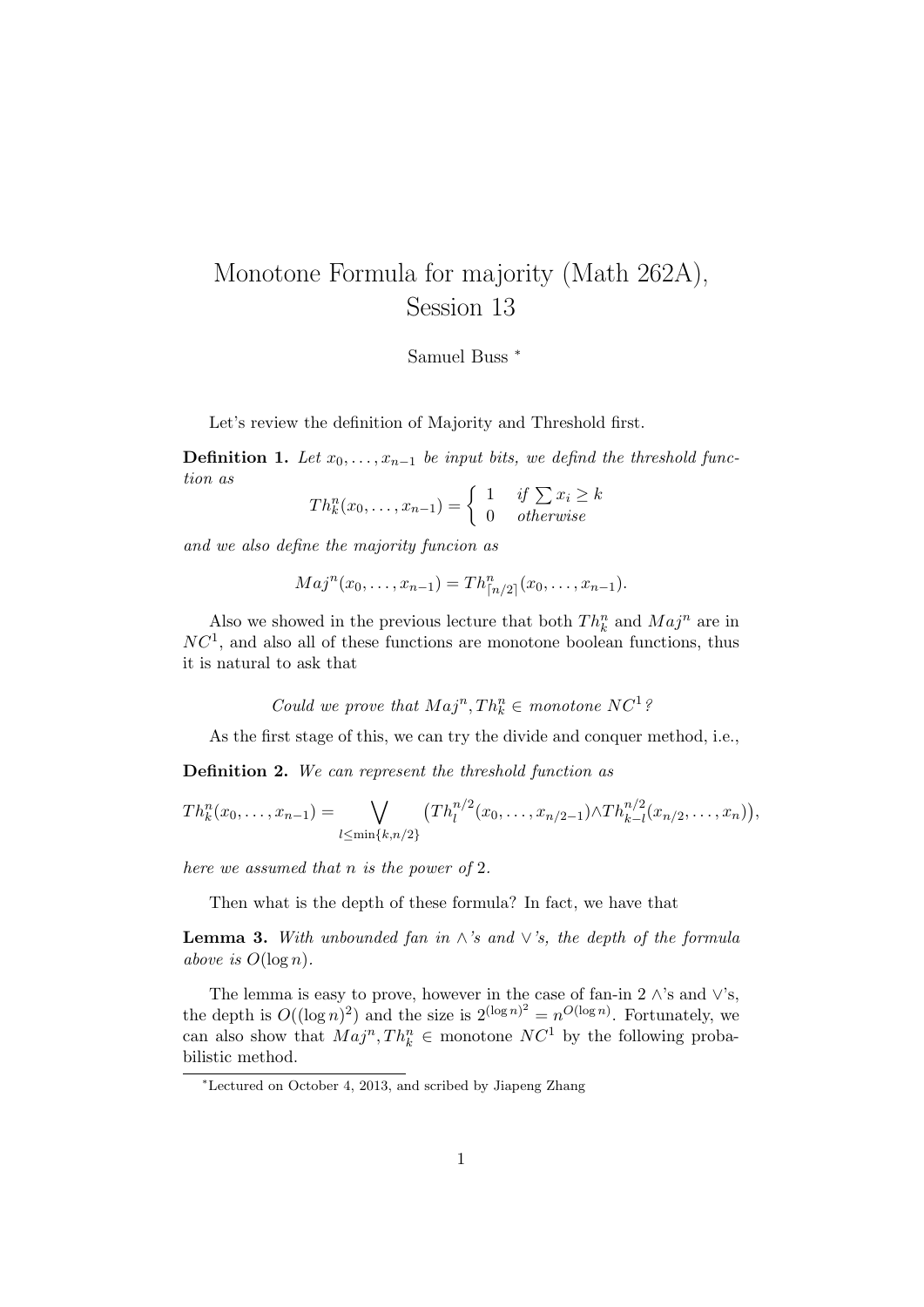Theorem 4 (Valiant 1983). Majority has monotone fan-in 2 formula of depth  $O(\log n)$ , hence size  $n^{O(1)}$ .

*Proof.* Let  $Maj(x_0, \ldots, x_{n-1})$  be the majority function, and without loss of generality, we assume that  $n$  is even. We consider the circuits that will contains subcircuits that compute  $Z' = (Z_1 \vee Z_2) \wedge (Z_3 \vee Z_4)$ , i.e.,

**Definition 5.** A level 0 formula  $\varphi$  is seclected at random as

$$
\varphi = \begin{cases} x_i, & with \ probability \frac{2\alpha}{n-1} \\ 0 & with \ probability \ 1 - \frac{2\alpha n}{n-1} \end{cases}
$$

where  $\alpha = \frac{3-\sqrt{5}}{2} \approx 0.38$ .

A level  $i + 1$  formula is selected at random by choosing level i formulas  $\varphi_1, \ldots, \varphi_4$  at random, and setting  $\varphi = (\varphi_1 \vee \varphi_2) \wedge (\varphi_3 \vee \varphi_4)$ .

**Lemma 6** (Valiant 83). Let  $\alpha$  as above, let  $1 < \gamma < 4\alpha$ , then we can choose  $t = (1 + \frac{1}{(\log \gamma)^2}) \log n + O(1) = O(\log n)$  such that, for  $\varphi$  a randomly chosen level t formula,  $Pr[\varphi \equiv Maj(x_0, \ldots, x_{n-1})] > 1/2$ .

**Lemma 7** (continue). In fact, for values  $a_0, \ldots, a_{n-1}$  as the inputs, then

- if  $\sum_i a_i \ge n/2$ ,  $Pr_{\varphi}[\varphi(a_0, \ldots, a_{n-1}) = 1] \ge 1 \frac{1}{2^{n+1}};$
- if  $\sum_i a_i < n/2$ ,  $Pr_{\varphi}[\varphi(a_0, \ldots, a_{n-1}) = 0] \ge 1 \frac{1}{2^{n+1}};$

Lemma 6 follows from lemma 7 by a standard averaging argument, hence it is sufficient to prove lemma 7.

*Proof.* (*of lemma* 7). Fix  $a_0, \ldots, a_{n-1} \in \{0, 1\}$ , let  $k = \sum_i a_i$ , define

$$
P_l := P_{l,k} = \Pr[\varphi(a_0, \dots, a_{n-1}) = 1],
$$

where  $\varphi$  is randomly chosen level l formula. Then we are going to show that

 $P_t \geq 1 - \frac{1}{2^{n+1}}, \text{ if } k \geq n/2;$  $P_t \leq \frac{1}{2^{n+1}}$ , if  $k < n/2$ .

By the definition, we have that  $P_0 = \frac{2\alpha k}{n-1}$  and

$$
P_{i+1} = (1 - (1 - P_i)^2)^2 = 4P_i^2 - 4P_i^3 + P_i^4.
$$

Let  $f(x) = 4x^2 - 4x^3 + x^4$ , then we have

$$
f(0) = 0
$$
,  $f(\alpha) = \alpha$ , and  $f(1) = 1$ ;  
\n $f'(0) = 0$ ,  $f'(\alpha) = 4\alpha$ , and  $f'(1) = 0$ ;  
\n $f''(0) = 8$ , and  $f''(1) = -4$ ;